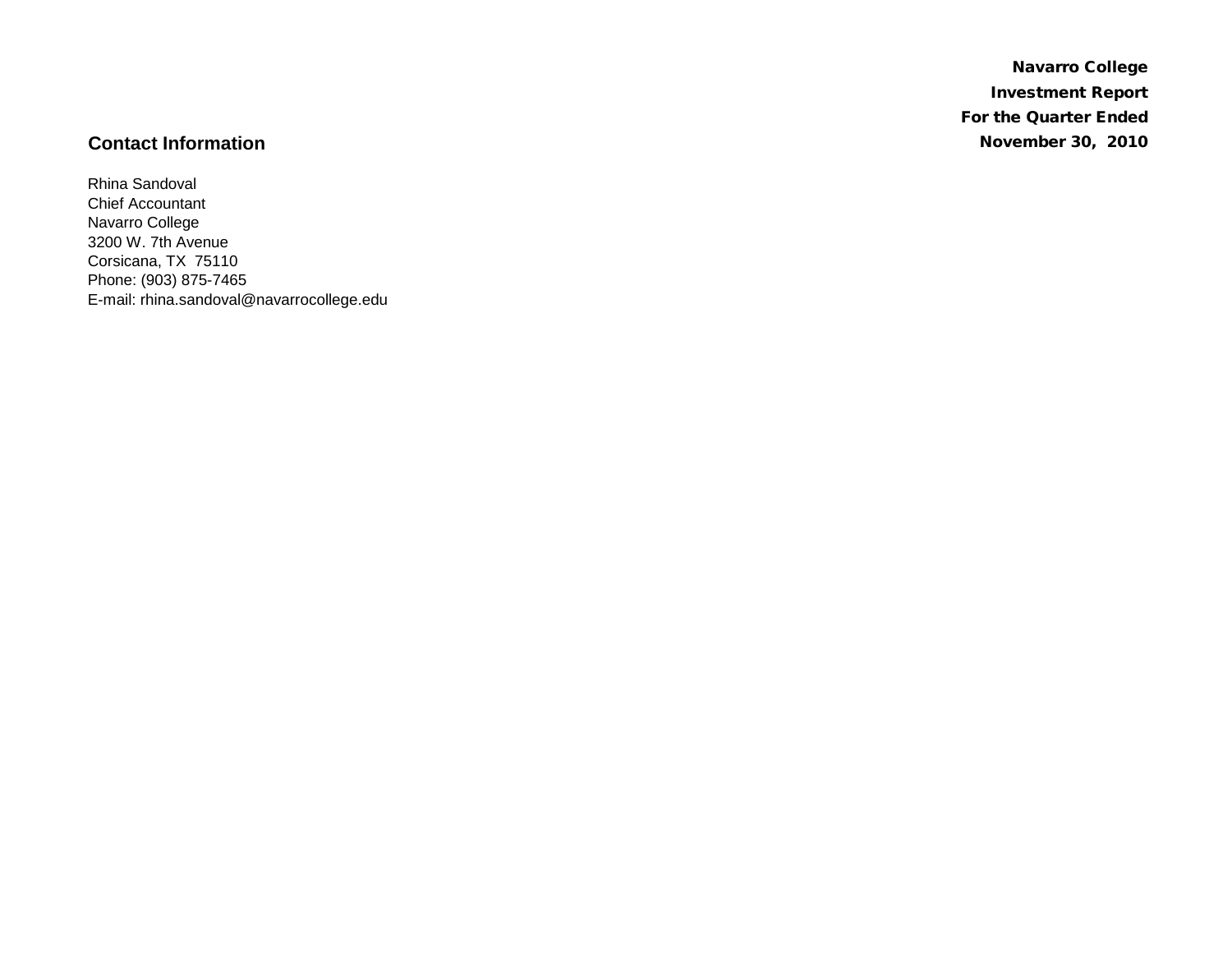## NAVARRO COLLEGE INVESTMENT REPORT FOR THE QUARTER ENDED NOVEMBER 30, 2010

| <b>TYPE OF INVESTMENT</b>                                                                                          | <b>BEGINNING</b><br><b>BOOK VALUE</b><br>08/31/10 | <b>ADDITIONS/</b><br><b>CHANGES</b><br><b>FOR PERIOD</b> | <b>ENDING</b><br><b>BOOK VALUE</b><br>11/30/10 | <b>BEGINNING</b><br><b>MARKET VALUE</b><br>08/31/10 | <b>ENDING</b><br><b>MARKET VALUE</b><br>11/30/10 |
|--------------------------------------------------------------------------------------------------------------------|---------------------------------------------------|----------------------------------------------------------|------------------------------------------------|-----------------------------------------------------|--------------------------------------------------|
| <b>Certificates of Deposit</b>                                                                                     |                                                   |                                                          |                                                |                                                     |                                                  |
| Citizens National Bank-Henderson CD #677159 (Schol)<br>Due 08/01/2011 @ 2.100% Rate<br>Purchased 08/01/2009        | 250,000.00                                        |                                                          | 250,000.00                                     | 250,431.51                                          | 251,740.41                                       |
| Prosperity Bank - CD #730010473 (Agency)<br>Due 04/09/2011 @ 1.100% Rate<br>Purchased 04/09/2010                   | 100,000.00                                        |                                                          | 100,000.00                                     | 100,433.97                                          | 100,708.22                                       |
| Prosperity Bank - CD #730010475 (Schol)<br>Due 04/09/2011 @1.100% Rate<br>Purchased 04/09/2010                     | 510,000.00                                        |                                                          | 510,000.00                                     | 512,213.26                                          | 513,611.92                                       |
| Community National Bank & Trust of TX - CD #1121587 (Schol)<br>Due 01/18/2012 @1.190% Rate<br>Purchased 07/18/2010 | 640,000.00                                        |                                                          | 640,000.00                                     | 640,918.09                                          | 642,816.88                                       |
| Community National Bank & Trust of TX - CD #1141420 (E&G)<br>Due 02/28/2012 @ 1.000% Rate<br>Purchased 08/28/2010  | 1,500,000.00                                      |                                                          | 1,500,000.00                                   | 1,500,123.29                                        | 1,503,863.01                                     |
| Community National Bank & Trust of TX - CD #1141442 (E&G)<br>Due 09/07/2011 @ .700% Rate<br>Purchased 09/07/2010   |                                                   | 1,500,000.00                                             | 1,500,000.00                                   |                                                     | 1,502,416.44                                     |
| State Farm - CD #1019063147 (Aux)<br>Due 10/01/2011 @.9100% Rate<br>Purchased 10/01/2010                           |                                                   | 100,000.00                                               | 100,000.00                                     |                                                     | 101,607.82                                       |
| Prosperity Bank - CD #730010472 (E&G)<br>Due 04/09/2011 @ .4500% Rate<br>Purchased 10/09/2010                      |                                                   | 1,000,000.00                                             | 1,000,000.00                                   |                                                     | 1,000,641.10                                     |
| First Bank & Trust Co. - CD #5006220 (E&G)<br>Due 10/18/2011 @2.200% Rate<br>Purchased 10/18/2010                  |                                                   | 100,000.00                                               | 100,000.00                                     |                                                     | 100,259.18                                       |
| Prosperity Bank - CD #730010417 (Plant)<br>Due 09/02/2010 @ .800% Rate<br>Purchased 03/02/2010                     | 3,000,000.00                                      | (3,000,000.00)                                           |                                                | 3,011,967.12                                        |                                                  |
| Prosperity Bank - CD #730010470 (E&G)<br>Due 09/04/2010 @ .800% Rate<br>Purchased 03/04/2010                       | 1,500,000.00                                      | (1,500,000.00)                                           |                                                | 1,505,917.81                                        |                                                  |
| Prosperity Bank - CD #730010472 (E&G)<br>Due 10/09/2010 @ .800% Rate<br>Purchased 04/09/2010                       | 1,000,000.00                                      | (1,000,000.00)                                           |                                                | 1,003,156.16                                        |                                                  |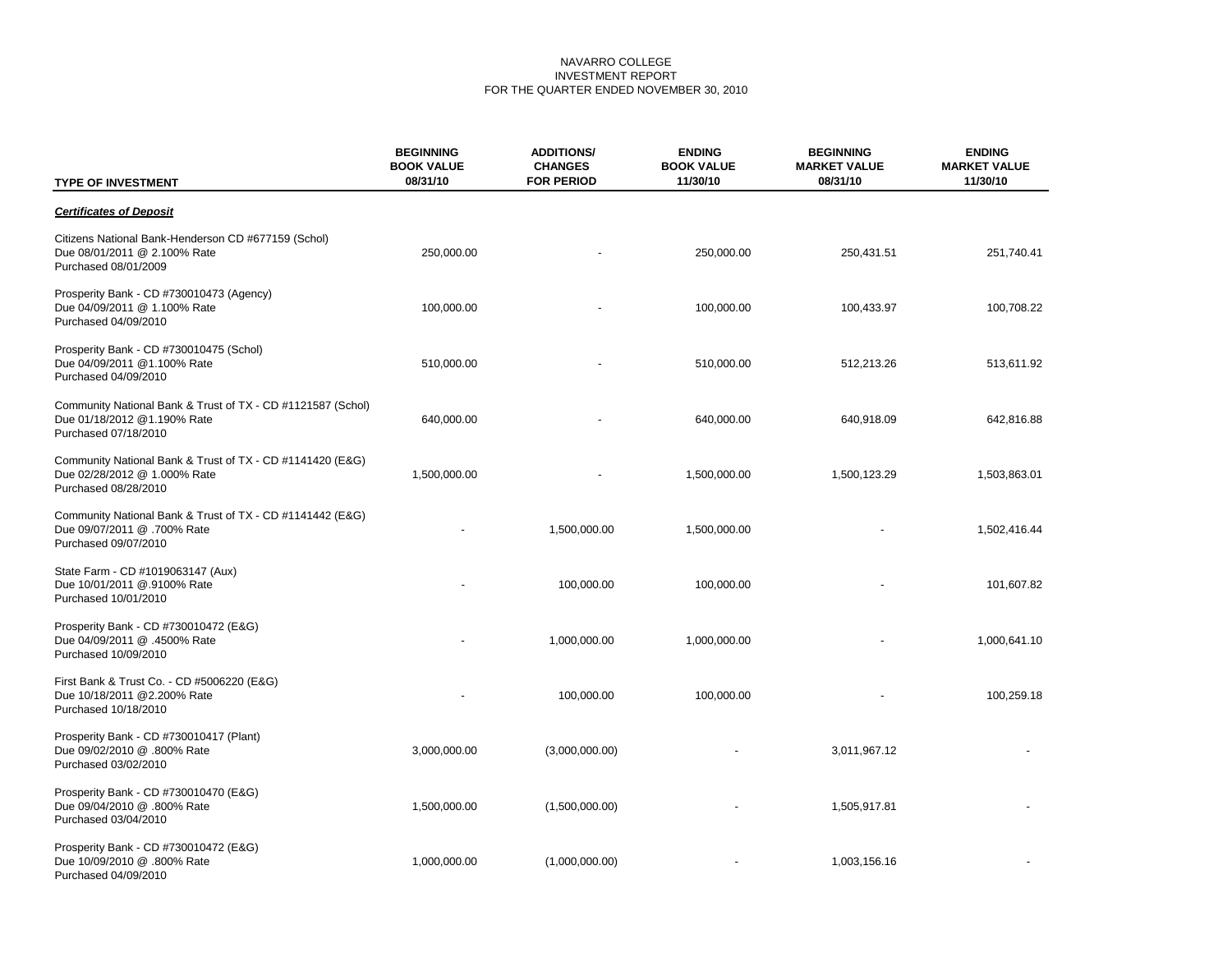## NAVARRO COLLEGE INVESTMENT REPORT FOR THE QUARTER ENDED NOVEMBER 30, 2010

| <b>TYPE OF INVESTMENT</b>                                                                         |          | <b>BEGINNING</b><br><b>BOOK VALUE</b><br>08/31/10 | <b>ADDITIONS/</b><br><b>CHANGES</b><br><b>FOR PERIOD</b> | <b>ENDING</b><br><b>BOOK VALUE</b><br>11/30/10 | <b>BEGINNING</b><br><b>MARKET VALUE</b><br>08/31/10 |    | <b>ENDING</b><br><b>MARKET VALUE</b><br>11/30/10 |
|---------------------------------------------------------------------------------------------------|----------|---------------------------------------------------|----------------------------------------------------------|------------------------------------------------|-----------------------------------------------------|----|--------------------------------------------------|
| State Farm - CD #1019063147 (Aux)<br>Due 10/01/2010 @1.450% Rate<br>Purchased 10/01/2009          |          | 100.000.00                                        | (100,000.00)                                             | $\overline{\phantom{0}}$                       | 101,333.41                                          |    |                                                  |
| First Bank & Trust Co. - CD #5006220 (E&G)<br>Due 10/18/2010 @2.200% Rate<br>Purchased 10/18/2009 |          | 100.000.00                                        | (100,000.00)                                             |                                                | 101,910.68                                          |    |                                                  |
|                                                                                                   | Subtotal | 8,700,000.00                                      | $(3,000,000.00)$ \$                                      | 5,700,000.00                                   | 8,728,405.30                                        | ж, | 5,717,664.98                                     |

# *U.S. Government Agency Securities*

| <b>TOTAL</b> | 8,700,000.00             | \$ | $(3,000,000.00)$ \$      | 5,700,000.00             | S | 8,728,405.30             | S  | 5,717,664.98 |
|--------------|--------------------------|----|--------------------------|--------------------------|---|--------------------------|----|--------------|
|              | 0.00                     |    |                          |                          |   |                          |    |              |
| Subtotal     | 0.00                     | S  | $\overline{\phantom{a}}$ | 0.00                     | J | 0.00                     | ึง | 0.00         |
|              | $\overline{\phantom{a}}$ |    | $\overline{\phantom{a}}$ | $\overline{\phantom{a}}$ |   | $\overline{\phantom{0}}$ |    |              |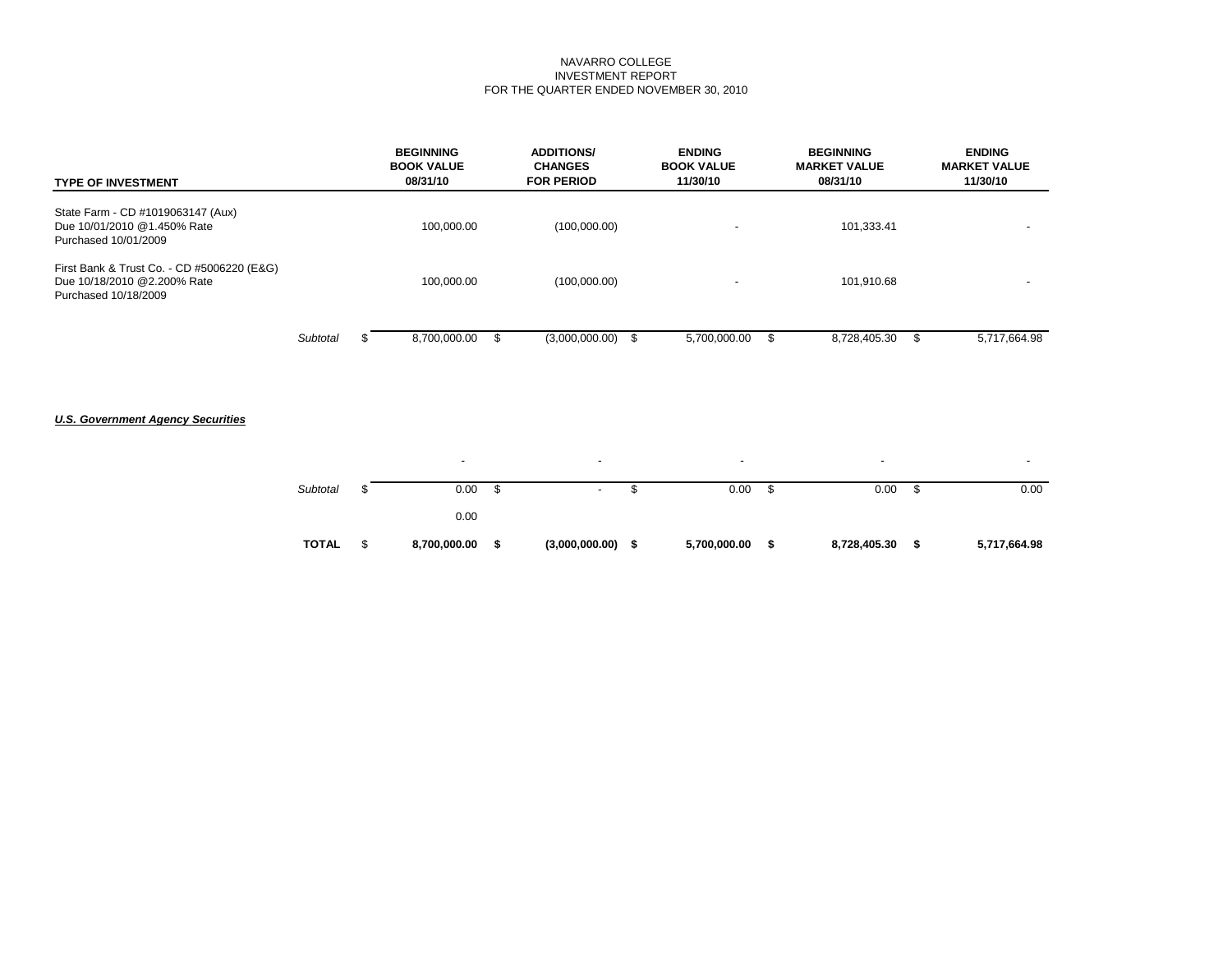# NAVARRO COLLEGE INVESTMENT REPORT RECAP FOR THE QUARTER ENDED NOVEMBER 30, 2010

| <b>TYPE OF INVESTMENT</b>                                                      |      | <b>ENDING</b><br><b>BOOK VALUE</b><br>11/30/2010 | <b>Educational and</b><br><b>General Fund</b> | <b>Debt Service</b><br><b>Fund</b> | Auxiliary<br>Fund | Agency<br>Fund | Plant<br>Fund      | <b>Student</b><br><b>Financial</b><br><b>Aid Fund</b> |
|--------------------------------------------------------------------------------|------|--------------------------------------------------|-----------------------------------------------|------------------------------------|-------------------|----------------|--------------------|-------------------------------------------------------|
| First Bank & Trust Co. - CD #5006220                                           |      | 100,000.00                                       | 100,000.00                                    |                                    |                   |                |                    |                                                       |
| Community National Bank & Trust of TX - CD #1141420                            |      | 1,500,000.00                                     | 1,500,000.00                                  |                                    |                   |                |                    |                                                       |
| Community National Bank & Trust of TX - CD #1121587                            |      | 640,000.00                                       |                                               |                                    |                   |                |                    | 640,000.00                                            |
| Community National Bank & Trust of TX - CD #1141442                            |      | 1,500,000.00                                     | 1,500,000.00                                  |                                    |                   |                |                    |                                                       |
| Citizens National Bank - CD #677159                                            |      | 250,000.00                                       |                                               |                                    |                   |                |                    | 250,000.00                                            |
| State Farm - CD #1019063147                                                    |      | 100,000.00                                       |                                               |                                    | 100,000.00        |                |                    |                                                       |
| Prosperity Bank-CD#730010472                                                   |      | 1,000,000.00                                     | 1,000,000.00                                  |                                    |                   |                |                    |                                                       |
| Prosperity Bank-CD#730010473                                                   |      | 100,000.00                                       |                                               |                                    |                   | 100,000.00     |                    |                                                       |
| Prosperity Bank-CD#730010475                                                   |      | 510,000.00                                       |                                               |                                    |                   |                |                    | 510,000.00                                            |
|                                                                                | - \$ | 5,700,000.00 \$                                  | 4,100,000.00 \$                               | 0.00~\$                            | 100,000.00 \$     | 100,000.00 \$  | $0.00 \text{ }$ \$ | 1,400,000.00                                          |
| November 30, 2010 Benchmark Rates:                                             |      |                                                  |                                               |                                    |                   |                |                    |                                                       |
| <b>TexStar Local Government Investment Service</b>                             |      | 0.1883%                                          |                                               |                                    |                   |                |                    |                                                       |
| Rates and market values are from the November 30, 2010 The Wall Street Journal |      |                                                  |                                               |                                    |                   |                |                    |                                                       |
| <b>Federal Funds Rate</b>                                                      |      | 0.2000%                                          |                                               |                                    |                   |                |                    |                                                       |
| Merrill Lynch Ready Assets Trust                                               |      | 0.0200%                                          |                                               |                                    |                   |                |                    |                                                       |
| Treasury Bill - 26 weeks                                                       |      | 0.2100%                                          |                                               |                                    |                   |                |                    |                                                       |
| Certificates of Deposit - Six Months                                           |      | 0.3300%                                          |                                               |                                    |                   |                |                    |                                                       |

We, the investment officers of Navarro College District, swear that, to the best of our knowledge, this report displays Navarro College's investment portfolio as of November 30, 2010. We further swear that transactions inv investment portfolio are in compliance with Navarro College's Investment Policy and Strategy and the provisions of the Public Funds Investment Act, Chapter 2256, and amendments of the Texas Government Code.

**Prepared by:** Date Investment Officer

Date Chief Accountant Date investment Officer

**RECAP OF INVESTMENTS BY FUND**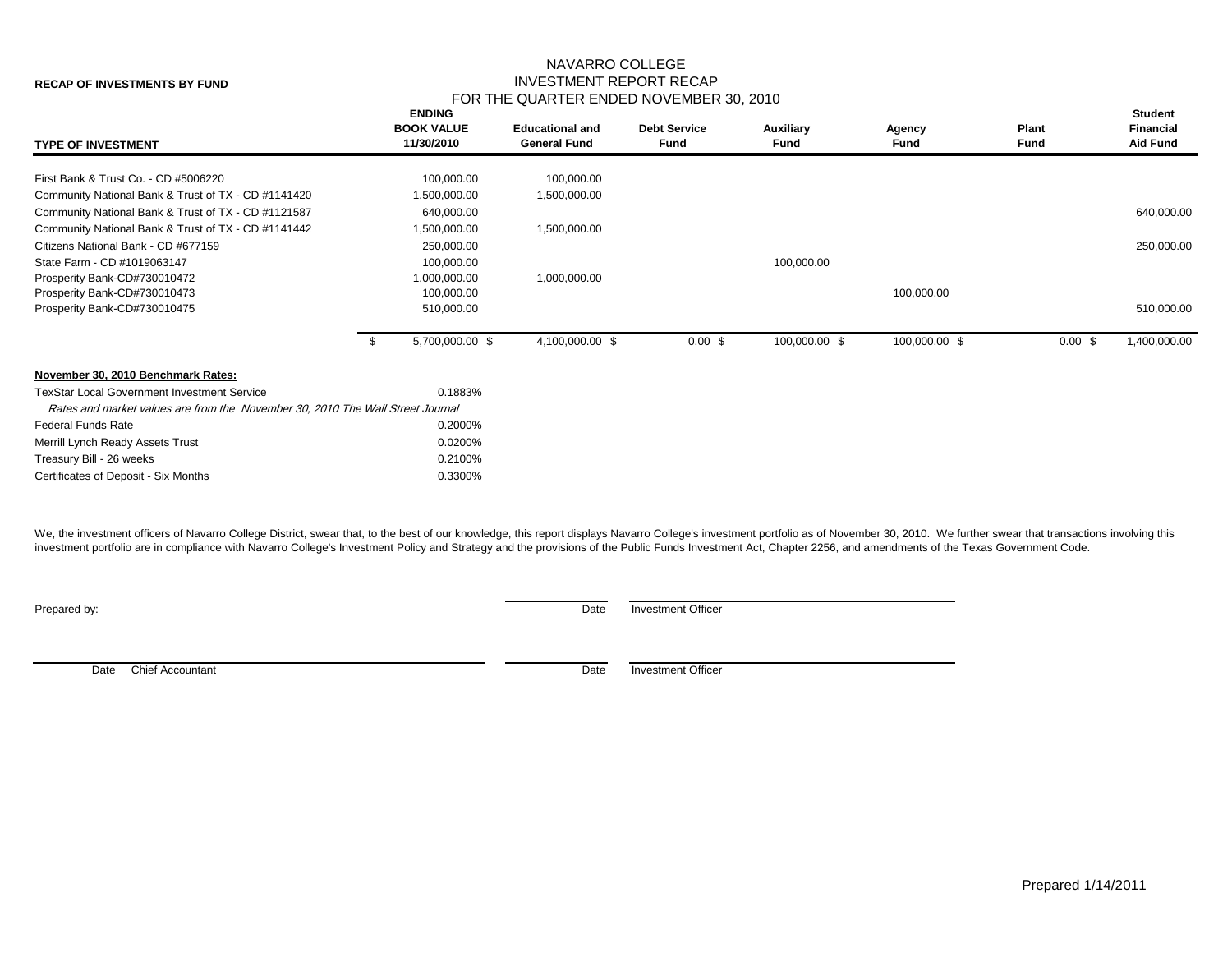# **Navarro College Investment Portfolio Maturity Schedule November 30, 2010**

| <b>MATURITY</b>    |    |                                  |    |                          |    |                                 |    |                                 |  |                              |  |
|--------------------|----|----------------------------------|----|--------------------------|----|---------------------------------|----|---------------------------------|--|------------------------------|--|
| <b>Fiscal Year</b> |    | <b>1st Quarter</b><br>Sept - Nov |    | 2nd Quarter<br>Dec - Feb |    | <b>3rd Quarter</b><br>Mar - May |    | <b>4th Quarter</b><br>Jun - Aug |  | <b>Total Amount</b>          |  |
| 2011<br>2012       | \$ | $\blacksquare$<br>1,700,000.00   | \$ | 2,140,000.00             | \$ | 1,610,000.00                    | \$ | 250,000.00                      |  | 1,860,000.00<br>3,840,000.00 |  |
| <b>Total</b>       | \$ | 1,700,000.00                     |    | 2,140,000.00             | \$ | $1,610,000.00$ \$               |    | 250,000.00 \$                   |  | 5,700,000.00                 |  |